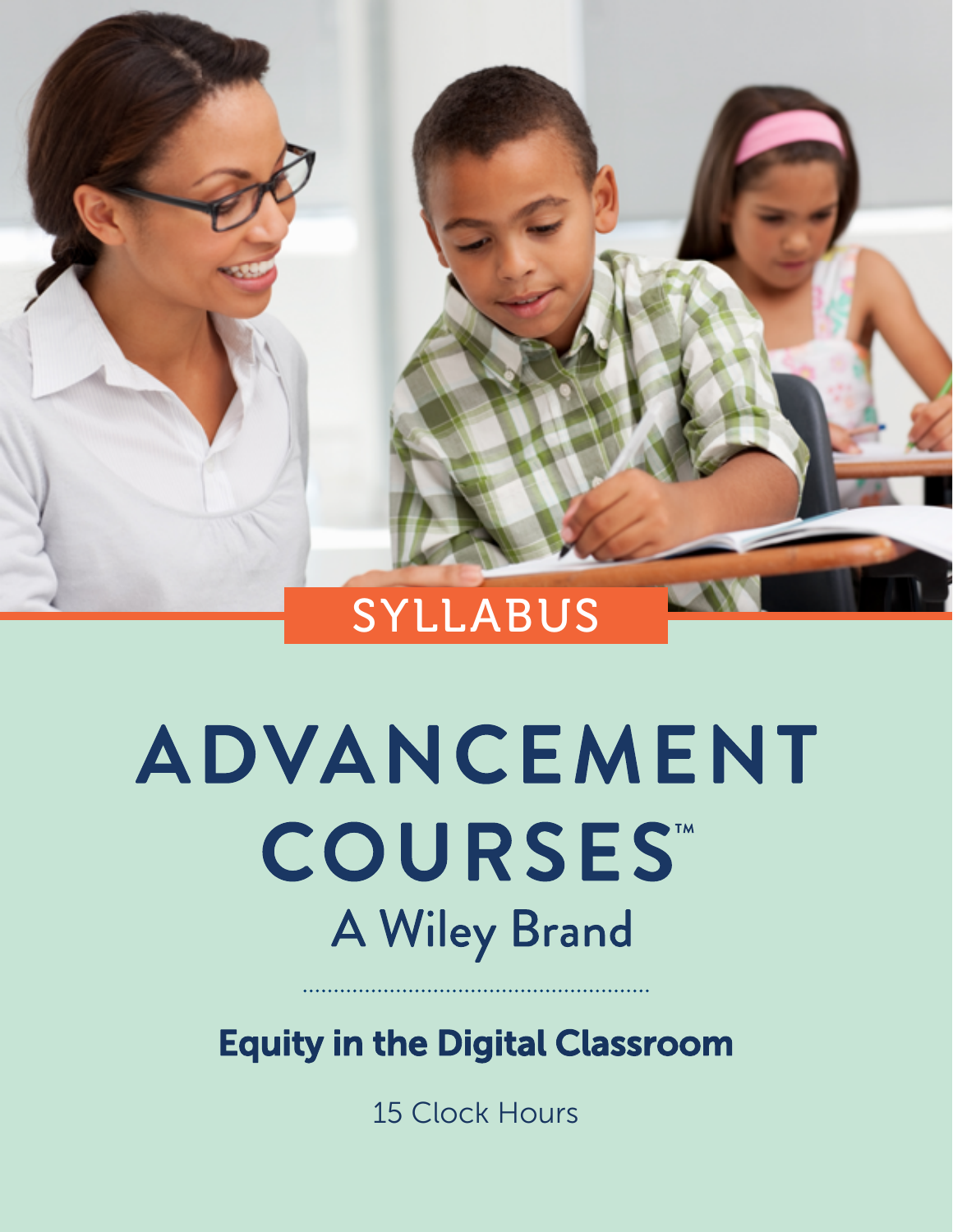# Why should teachers take our courses?

#### A Focus on Student Success

Fostering student success in both academics and social-emotional growth is the main focus of all of our courses. Our courses are filled with strategies, techniques, and activities that are directly tied to improving student achievement in the classroom.

#### Classroom Applicable

We believe that professional development should be directly related to the classroom, so our courses are designed to include valuable resources for the classroom, innovative strategies and perspectives, and activities aimed at developing content teachers can use in the classroom immediately.

#### Authentic Assessments

As every subject and grade range has its own needs, we have designed our courses to include authentic assessments that mirror the type of work teachers do in the classroom. With case studies, active reading exercises, and time for developing student-facing activities, our courses provide consistent opportunities to express learning in an authentic manner.

#### Reflective Practice

A key component of all of our courses is time dedicated to reflective practice. Each course includes a journaling component, which prompts the teacher to connect the reading to their practice, experiences, student population, and school community.

#### Connection to Special Populations

While many professional development courses may tack on a section on special populations at the end, we believe that knowledge of special populations is integral to all subjects and grade ranges. The majority of our courses include direct strategies for working with exceptional students (special needs, English Language learners, at-risk students, and gifted and talented students).

#### Professional Learning Community

A dedicated online community space allows teachers to interact with course instructors and their peers, sharing resources, exploring new ideas, and connecting with other educators from across the country.

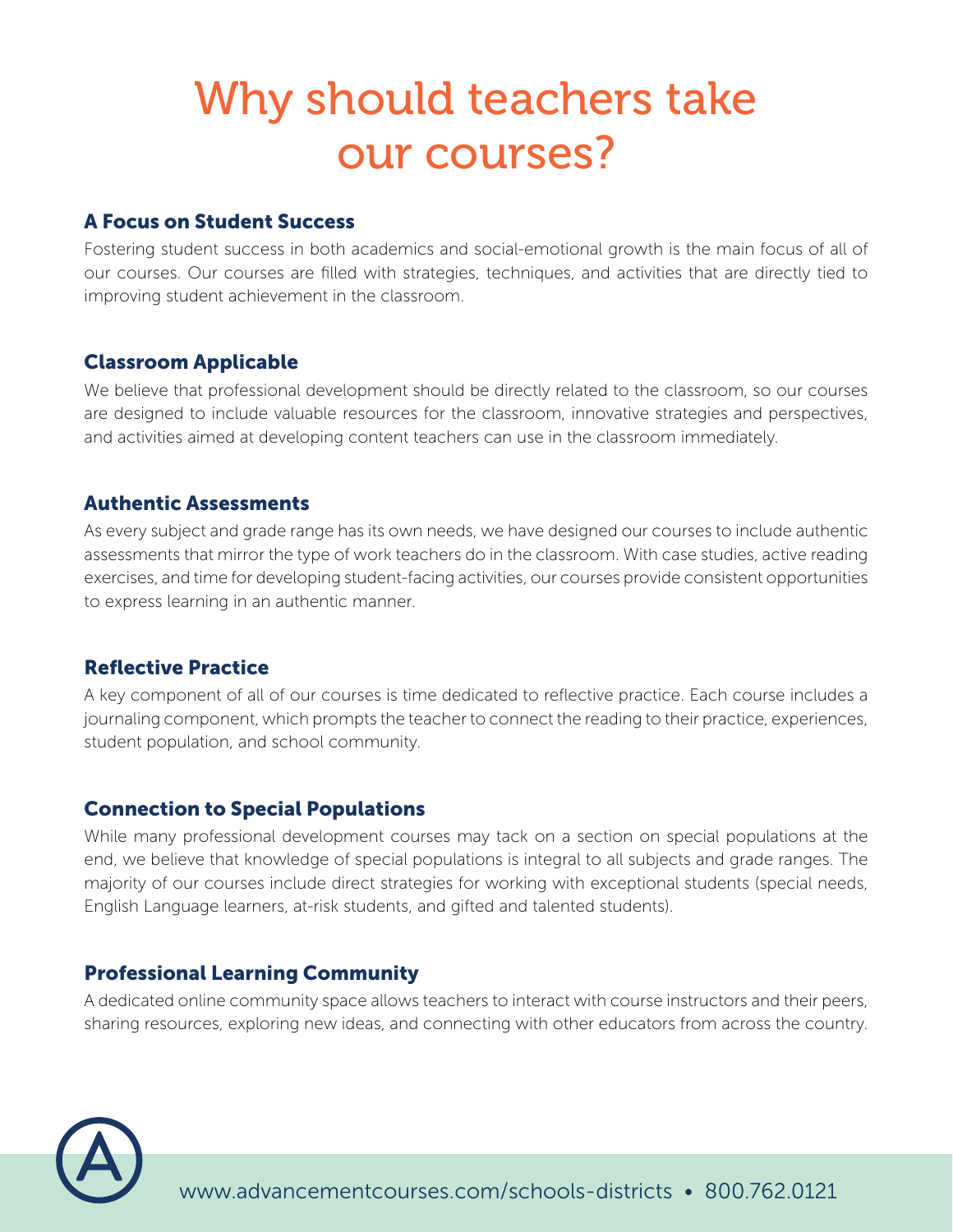

# **Equity in the Digital Classroom**

# **Course Description**

Online learning presents many challenges, not the least of which is providing an equitable experience for all learners. Some student populations are more at risk of falling behind than others, and teachers are often at a loss for how to keep these students engaged and on track in a digital space.

In this course, you'll take a deep dive into the "digital divide" that can develop when education moves online. Not every student experiences online learning in the same way or with the same supports in place, so we'll examine the challenges for different student populations, including low-income and homeless students, struggling learners, English language learners, and students who experience mental health challenges such as depression, anxiety, or ADHD. Most importantly, you'll learn how to address these issues of inequity, including targeted strategies to help you bridge the digital divide and create an even playing field for all students.

By the end of this course, you'll have a roadmap for how to avoid the pitfalls of online learning and plan an equitable learning experience for all your students.

# **Connections to Practice**

This course provides the following classroom connections:

- Define the "digital divide" that occurs in online learning.
- Discover which students are most at-risk of falling behind in the digital learning platform.
- Examine best practices in teaching ALL students in this format.
- Determine what will work within your own classroom.

# **Course Outcomes**

In this course, participants will:

- Examine equity in online learning and the "digital divide" that occurs between individual students among groups of students.
- Determine who is most at-risk among your population of students to fall behind in learning that is done online.
- Evaluate best practices to avoid inequity in online learning.
- Implement skills and strategies to facilitate highly engaging online learning to bridge the digital divide.

# **Charlotte Danielson Framework for Teaching Alignment**

#### **Domain 3: Instruction**

3c Engaging Students in Learning 3e Demonstrating Flexibility and Responsiveness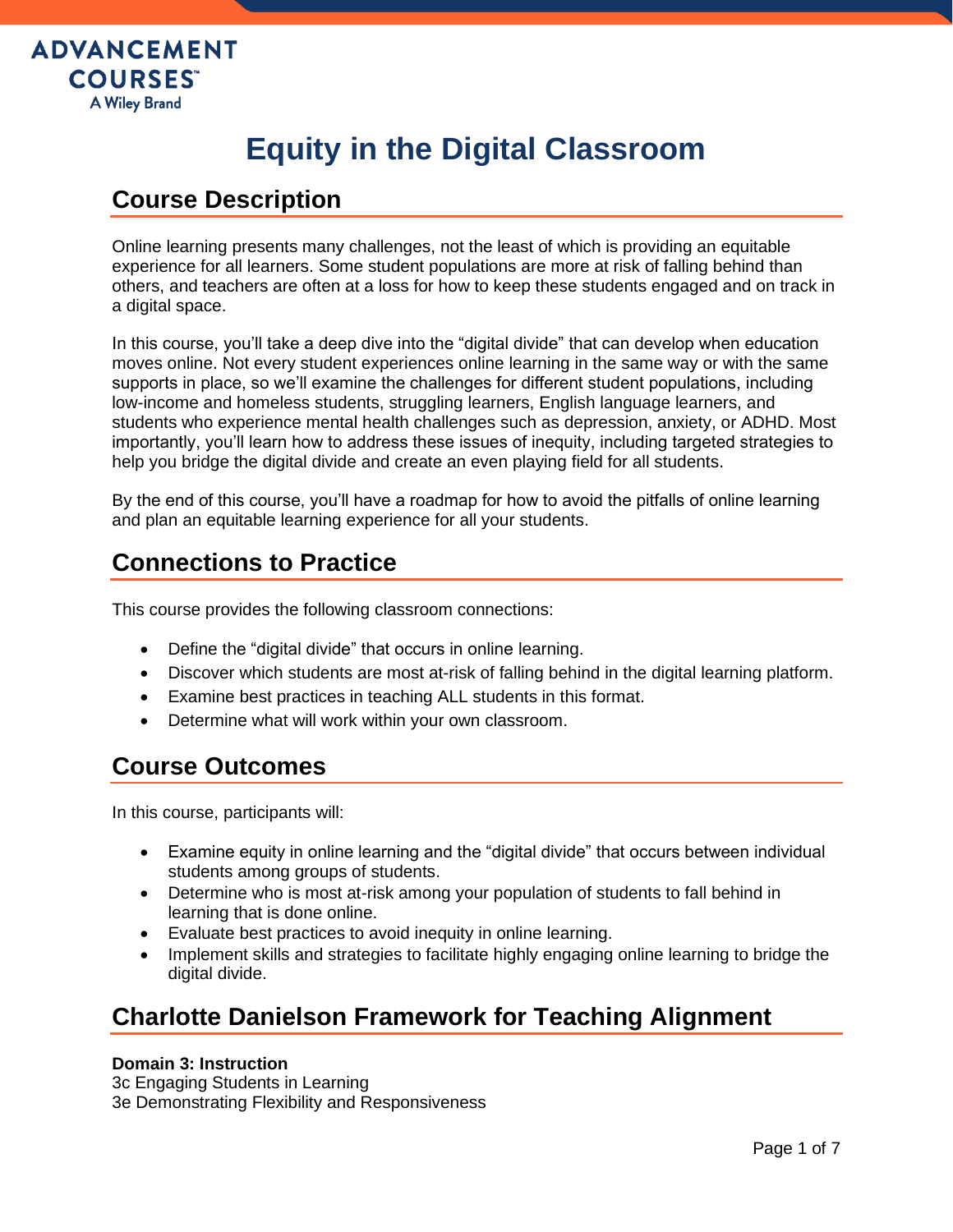#### **Domain 4: Professional Responsibilities**

4a Reflecting on Teaching 4d Participating in the Professional Community 4e Growing and Developing Professionally

# **Course Engagement and Resources**

The activities and engagement options for the course have been designed to align with guidelines and considerations of Universal Design for Learning. This course aims to:

- Provide the learner with multiple means of representation.
- Provide the learner with multiple means of action and expression.
- Provide the learner with multiple means of engagement.

Your course facilitator will be available to you to answer questions and provide written feedback on your final project. Additionally, within the Moodle LMS, you will have access to a collection of community resources through which you will be able to further explore course concepts through collaboration with facilitators and peers.

### **Materials**

• Online reading, viewing, and listening resources will be provided in each module.

# **Method of Evaluating Student's Performance**

| <b>Assignment Category</b>                                                                               | <b>Total Point Value</b> | Percentage of total possible<br>points |
|----------------------------------------------------------------------------------------------------------|--------------------------|----------------------------------------|
| Participation                                                                                            | 5 points                 | 30%                                    |
| Assignment: Self-reflection<br>and goal setting, concept<br>practice questions, and<br>discussion forums |                          |                                        |
| <b>Final Project</b>                                                                                     | 10 points                | 70%                                    |

\*Please note that you must receive a percentage of 80% or higher for successful completion of this course. Completion of all activities is required to receive credit.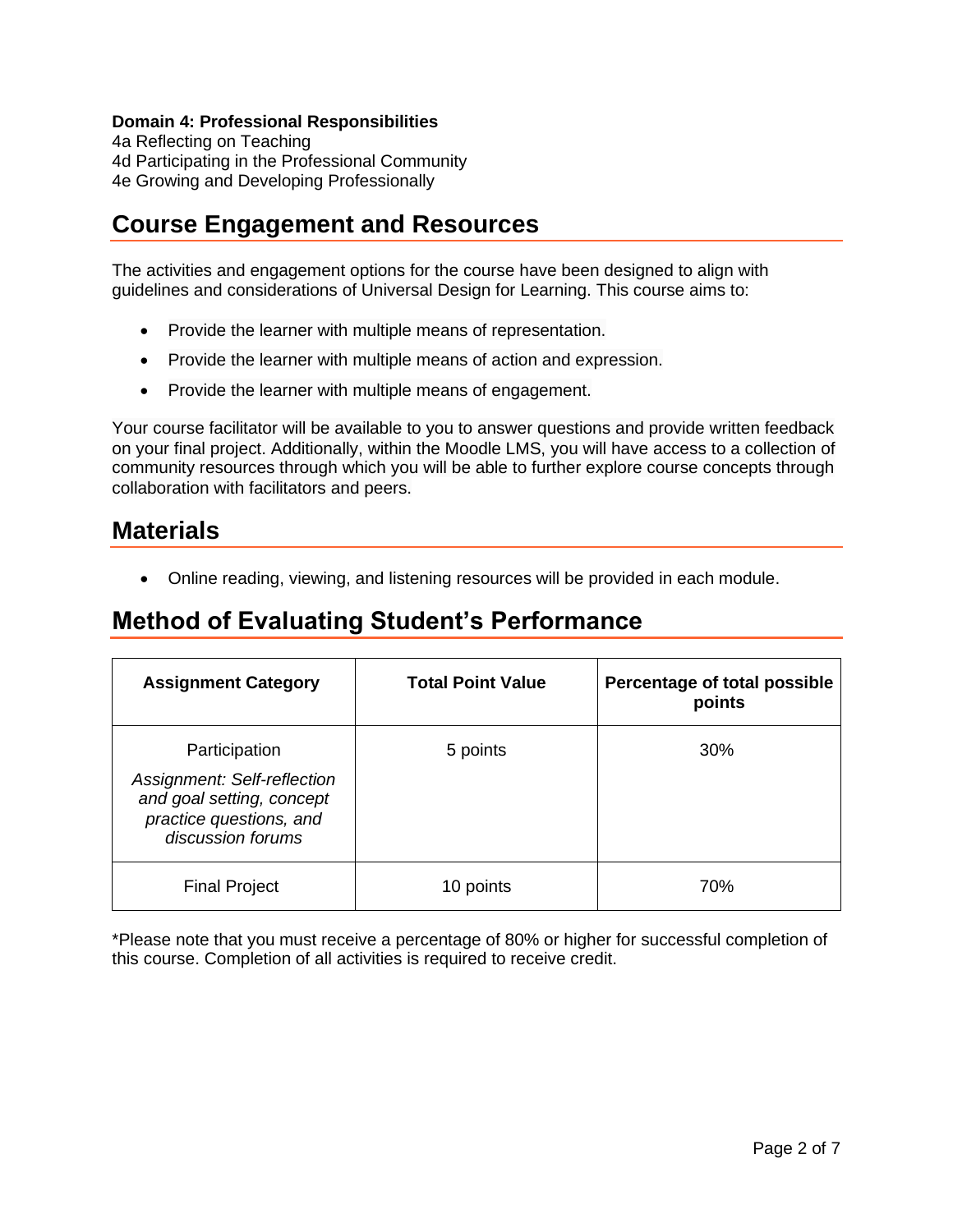### **Assessments**

#### **Self-Reflection and Goal Setting**

This course will include a self-reflection and goal setting assignment in the first module, in which each learner will articulate what he or she hopes to learn and achieve by taking the course. Learners will be guided to reflect briefly upon their intentions for the course and to set one to two specific (SMART) goals for their learning.

#### **Concept Practice**

These automatically scored questions will appear in each module and will cover concepts discussed in the module. Immediate feedback will be provided for each question.

#### **Discussions**

Discussions will appear in each module and include questions about concepts that appear in the module.

Learners will be expected to post one original response to the prompt and respond to two peers.

Discussions will be evaluated on a pass–fail basis, per the following guidelines for completion:

- Participant satisfactorily shares thoughtful reflections and responds to colleagues in a respectful and engaging way.
- Participant provides an adequate level of detail in entries.
- Examples are satisfactorily helpful and informative and foster discussions or demonstrate substantial reflection.
- Participant's responses are clear and well written and employ proper APA citation.

#### **Final Project**

The final project for each course will appear in the final module and include a prompt that aligns with each category (including the "evaluate" and "create" categories) of Bloom's taxonomy, building on the concepts from each module.

Final projects will be designed for the learner to create an implementation plan that demonstrates application and understanding of concepts and skills learned through each module of the course.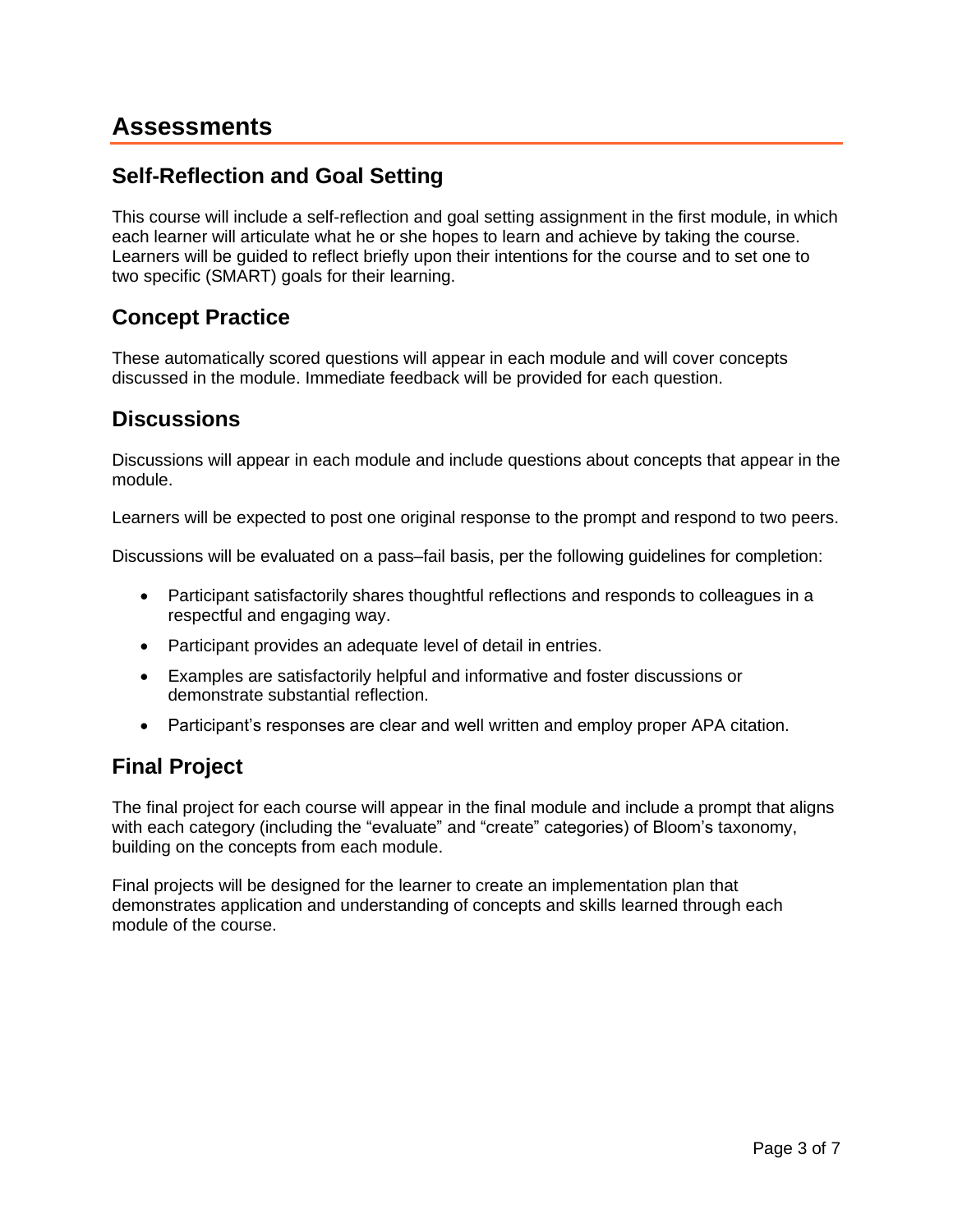The final project will be evaluated using the following rubric:

| <b>Focus Areas</b>                                       | <b>Does Not Meet</b><br><b>Expectations</b><br>(1 point)                                                                                                                                                                                      | <b>Partially Meets</b><br><b>Expectations</b><br>(3 points)                                                                                                                                                                          | <b>Meets</b><br><b>Expectations</b><br>(4 points)                                                                                                                                                                               | <b>Exceeds</b><br><b>Expectations</b><br>(5 points)                                                                                                                                                                                         |
|----------------------------------------------------------|-----------------------------------------------------------------------------------------------------------------------------------------------------------------------------------------------------------------------------------------------|--------------------------------------------------------------------------------------------------------------------------------------------------------------------------------------------------------------------------------------|---------------------------------------------------------------------------------------------------------------------------------------------------------------------------------------------------------------------------------|---------------------------------------------------------------------------------------------------------------------------------------------------------------------------------------------------------------------------------------------|
| <b>Knowledge of</b><br><b>Course Content</b>             | Project relates<br>incomplete or<br>incorrect<br>information about<br>course concepts.<br>The learner<br>provides an unclear<br>reflection upon how<br>he or she will<br>evaluate personal<br>progress toward<br>established course<br>goals. | Project relates<br>superficial<br>information about<br>course concepts.<br>The learner<br>provides a<br>superficial<br>reflection upon how<br>he or she will<br>evaluate personal<br>progress toward<br>established course<br>goals. | Project relates<br>clear information<br>about course<br>concepts.<br>The learner<br>provides a<br>satisfactory<br>reflection upon how<br>he or she will<br>evaluate personal<br>progress toward<br>established course<br>goals. | Project relates<br>detailed and<br>thorough<br>information about<br>course concepts.<br>The learner<br>provides a detailed<br>reflection upon how<br>he or she will<br>evaluate personal<br>progress toward<br>established course<br>goals. |
| <b>Alignment of</b><br><b>Student</b><br><b>Outcomes</b> | Project's alignment<br>to course learning<br>outcomes is<br>unclear or absent.                                                                                                                                                                | Project aligns with<br>$1-2$ course<br>learning outcomes.                                                                                                                                                                            | Project aligns with<br>2-3 course<br>learning outcomes.                                                                                                                                                                         | Project aligns with<br>3–5 course<br>learning outcomes.                                                                                                                                                                                     |

# **Course Outline**

#### **Module 1**

This lesson will examine detailed information about equity in online learning and the "digital divide" that can develop when education is being delivered through online learning. The course will look at emerging trends and issues in sustaining equity in online learning. Not every student experiences online learning in the same way or with the same supports in place. We will examine those differences. Several subgroups will be studied, including students who are identified as low-income, homeless, struggling learners, English learners, or those who experience mental health challenges such as depression, anxiety, or ADHD.

Additionally, the lesson will examine the differences in the delivery of the lesson and how that makes a significant impact on learning. One such issue is the amount of time that a student is expected to be online and the parameters that are put on the expectation of interacting with the teacher and/or peers versus not having that interaction. The learner will specifically dissect the difference between the delivery of the lesson in real time (synchronous) versus done by delivering a video or some other technology resource not in real time (asynchronous).

#### *Learning Outcomes*

By the conclusion of this module, you will be able to do the following:

• Evaluate the role of equity in online learning.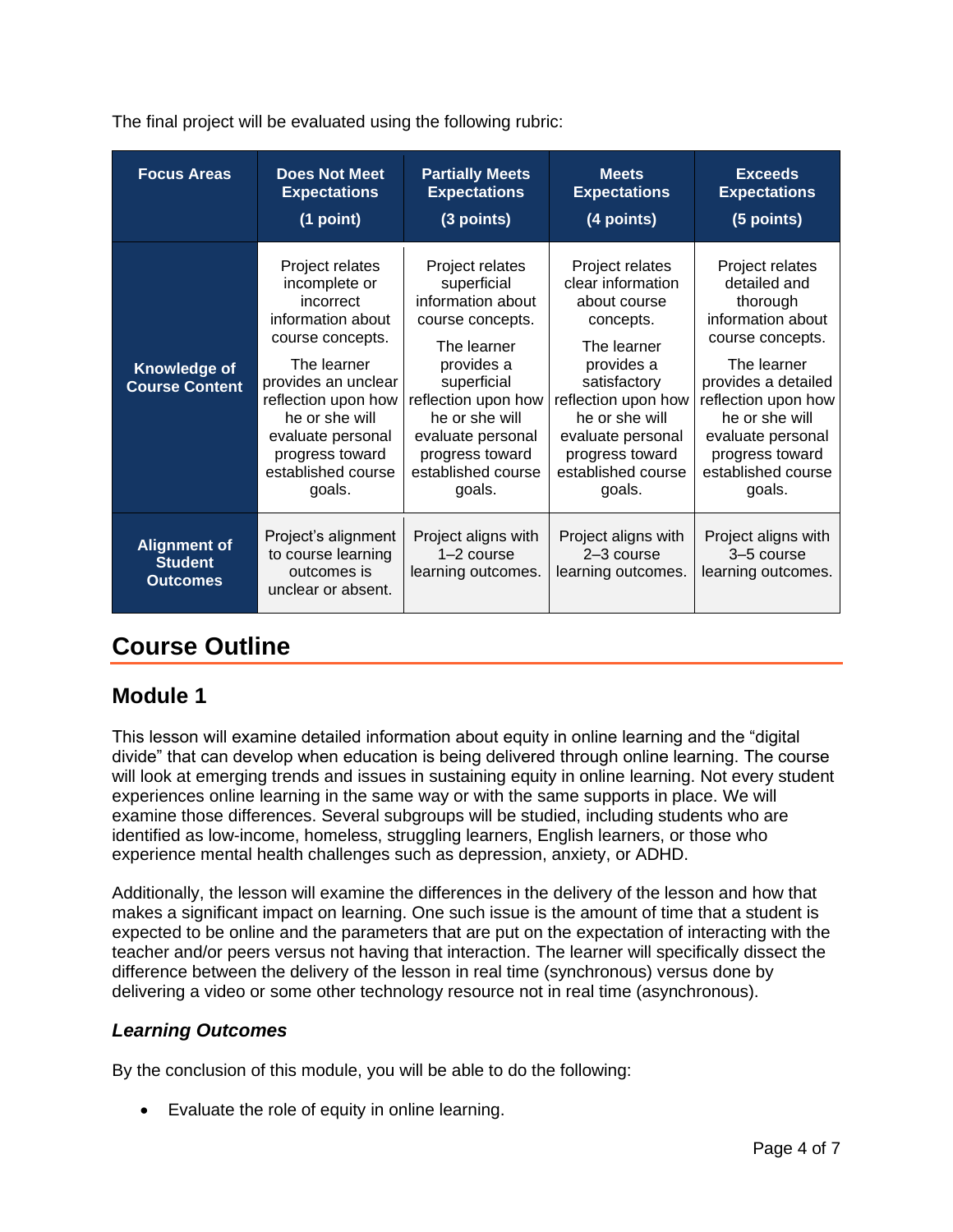- Examine research that identifies who is most at-risk of struggling in the online learning environment and why.
- Assess lesson delivery models for online learning and how they impact learning.

#### *Agenda*

Review the reading, viewing, and listening resources provided in Module 1, and complete the:

- **Self-Reflection and Goal Setting Activity:** in this discussion forum, you will articulate what you hope to learn/achieve because of the course. Please reflect briefly upon their intentions for the course and to set 1-2 specific (SMART) goals for your learning.
- **Introductory Forum:** in this discussion forum, you will have an opportunity to introduce yourself and meet other learners in the course.
- **Module 1 Content Lesson:** The content lesson serves to introduce and explain the topics and concepts for the module, and their applications in the classroom setting.
- **Module 1 Discussion Forum:** in this discussion forum, you will provide an original response to a question posed about topics in the Module 1 Content Lesson and respond to the original postings of your peers.

#### **Module 2**

This lesson will be centered on ways to address the inequity that occurs in online learning. Teachers will gain ideas and strategies that will help them to bridge the digital divide. As this format of teaching becomes more prevalent, teachers are discovering ways to even the playing field for all students. This lesson will provide a road map to avoid the pitfalls of online learning. The learner will examine proactive measures to be used during the development of the lesson plan and in the implementation of the online lesson.

#### *Learning Outcomes*

By the conclusion of this module, you will be able to do the following:

- Implement strategies for preparing for equitable teaching.
- Evaluate best practices to avoid inequity in online learning.
- Examine strategies to facilitate highly engaging online learning to bridge the digital divide.

#### *Agenda*

Review the reading, viewing, and listening resources provided in Module 2, and complete the:

- **Module 2 Content Lesson:** The content lesson serves to introduce and explain the topics and concepts for the module, and their applications in the classroom setting.
- **Module 2 Discussion Forum:** in this discussion forum, you will provide an original response to a question posed about topics in the Module 2 Content Lesson and respond to the original postings of your peers.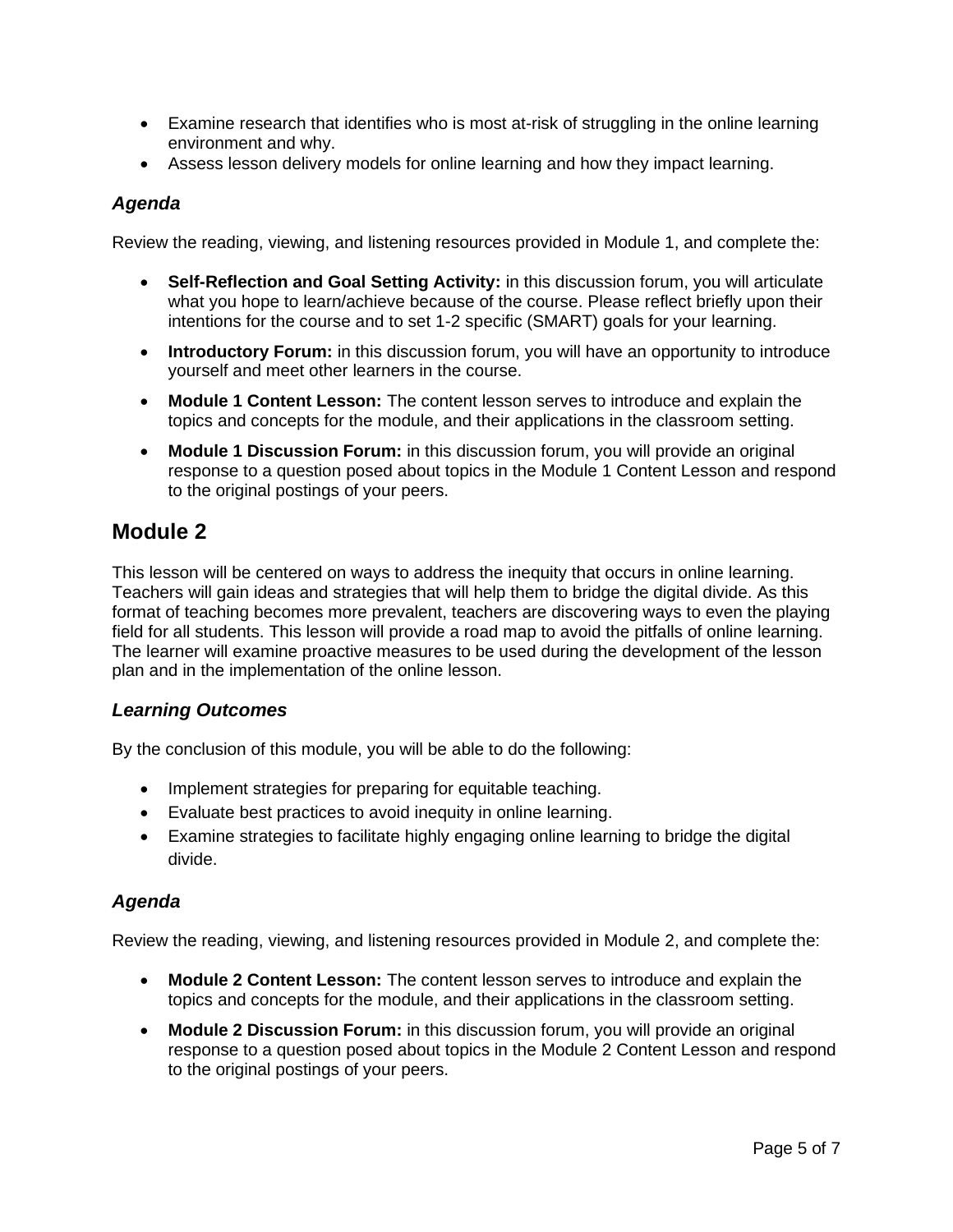- **Final Project:** The final project in this course serves to help you evaluate course concepts and discuss their relationship to your professional goals and the outcomes for the course. To complete this project, you will be asked to reflect upon how you have planned for and executed the application of course concepts and strategies in your professional environment so far.
- **Course Evaluation Survey**

# **Technology Requirements**

Please review the [System Requirements for Moodle.](http://kb.advancementcourses.com/system-requirements-for-moodle/)

# **Netiquette Policy**

Anyone enrolled in online courses has the right to learn in an environment where all individuals are treated equitably and with respect. Behaviors in the course that interfere with the learning experience are not permitted. Disruptive or disrespectful behaviors may result in dismissal from the course.

To maintain a positive, professional, and supportive online environment for this class, learners should adhere to the following standard guidelines. Everyone is expected to:

- Show respect for the facilitator and for other learners in the class, including use of polite, professional tone, respecting and valuing the privacy of other learners, and expressing differences of opinion in a polite and rational way.
- Maintain an environment of constructive criticism when commenting on the work of other learners by offering feedback that is supportive and helpful in nature.
- Contribute relevant topics and ideas when involved in group discussions or other collaborative activities.
- Use appropriate grammar and structure in online communication and refrain from use of all capital letters, as this equates to and can be interpreted as shouting in the online environment.

# **Compliance With the Americans With Disabilities Act**

In compliance with Section 504 of the Rehabilitation Act and the Americans With Disabilities Act, participants who have any condition, either permanent or temporary, that might affect their ability to complete this course are encouraged to reach out to [support@advancementcourses.com](mailto:support@advancementcourses.com) at the beginning of the course. We will make reasonable academic and accessibility accommodations to the course.

# **Academic Integrity**

Honesty is an essential aspect of academic integrity. Individual students are responsible for doing their own work and submitting original assignments per the course directions. Plagiarism and cheating of any kind will not be tolerated.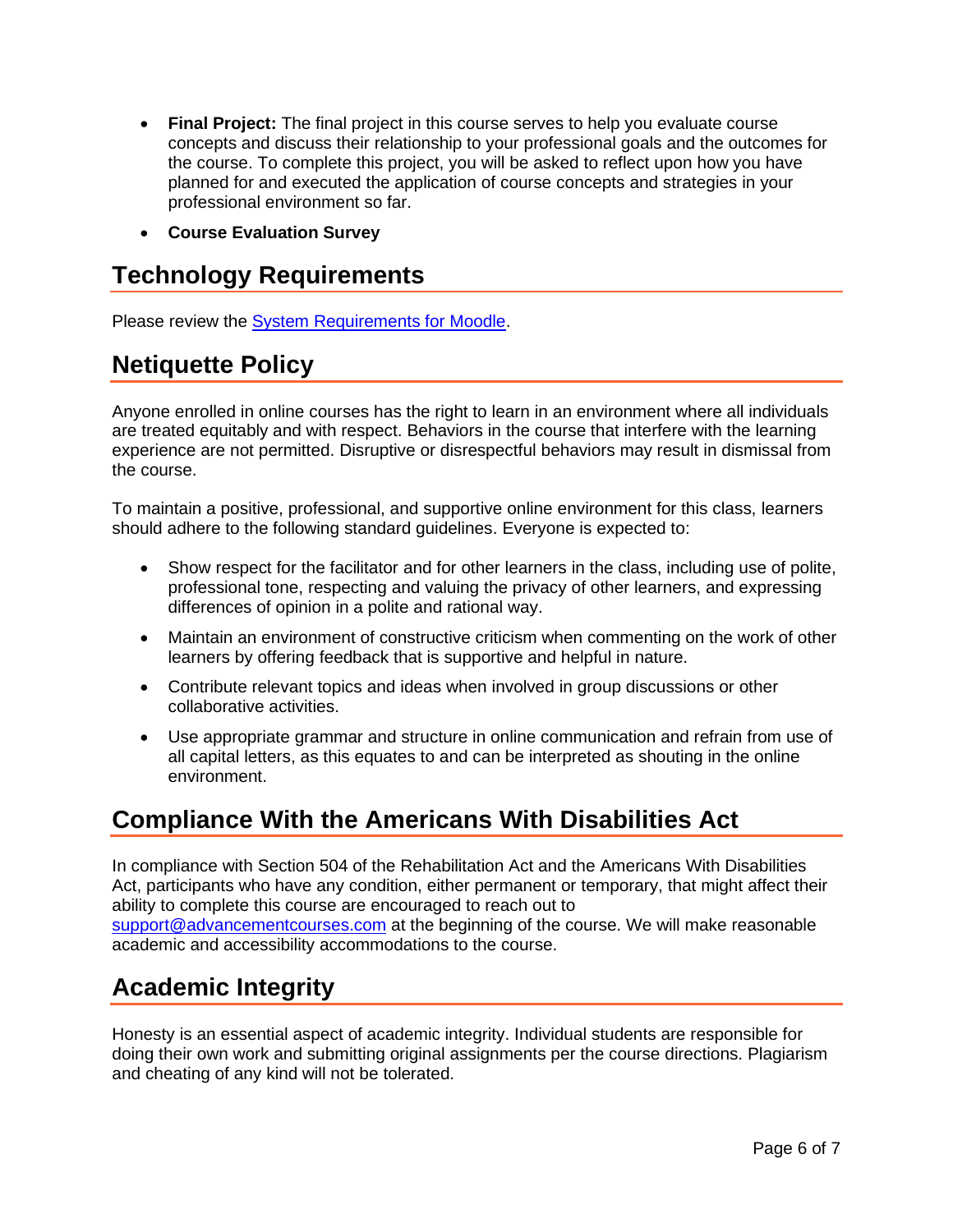*Plagiarize*: "To steal and pass off (the ideas or words of another) as one's own without crediting the source; presenting as new and original an idea or product derived from an existing source" (*Webster's new collegiate dictionary*, 1973, p. 870). This includes using information from the Internet without citing the website. Avoid plagiarism by appropriately acknowledging the source of the author's words and ideas.

*Cheating*: Submitting or presenting an assignment as your own when it was written or created by someone else is not permissible in this class.

# **References**

- Basham, J. D., Stahl, S., Ortiz, K., Rice, M. F., & Smith, S. (2015). *Equity matters: Digital & online learning for students with disabilities.* Center on Online Learning and Students With Disabilities.
- Bergin, E. (2020, May 16). *The problems with online learning.* Redbrick.
- Darling-Aduana, J. Heinrich, C. J., & Good, A. (July 11, 2019). *Online learning and implications for inequality in the classroom.* Scholars Strategy Network.
- Morton, N. (2020, April 12). Should schools teach anyone who can get online or no one at all? *The Hechinger Report.*
- Soland, J., Kuhfeld, M., Taraswa, B., Johnson, A., Ruzek, E., & Liu, J. (2020, May 27). *The impact of COVID-19 on student achievement and what it may mean for educators.*  Brookings.
- Stannard, R. (2020, April 10). *Teaching online: Advanced ideas* [Video]. YouTube. (20:12)
- SUNY Online Teaching. (2017, April 10). *10 myths about teaching online* [Video]. YouTube. (8:30)
- UMass Boston. (2016, August 18). *Synchronous & asynchronous learning in an online course* [Video]. YouTube. (6:43)